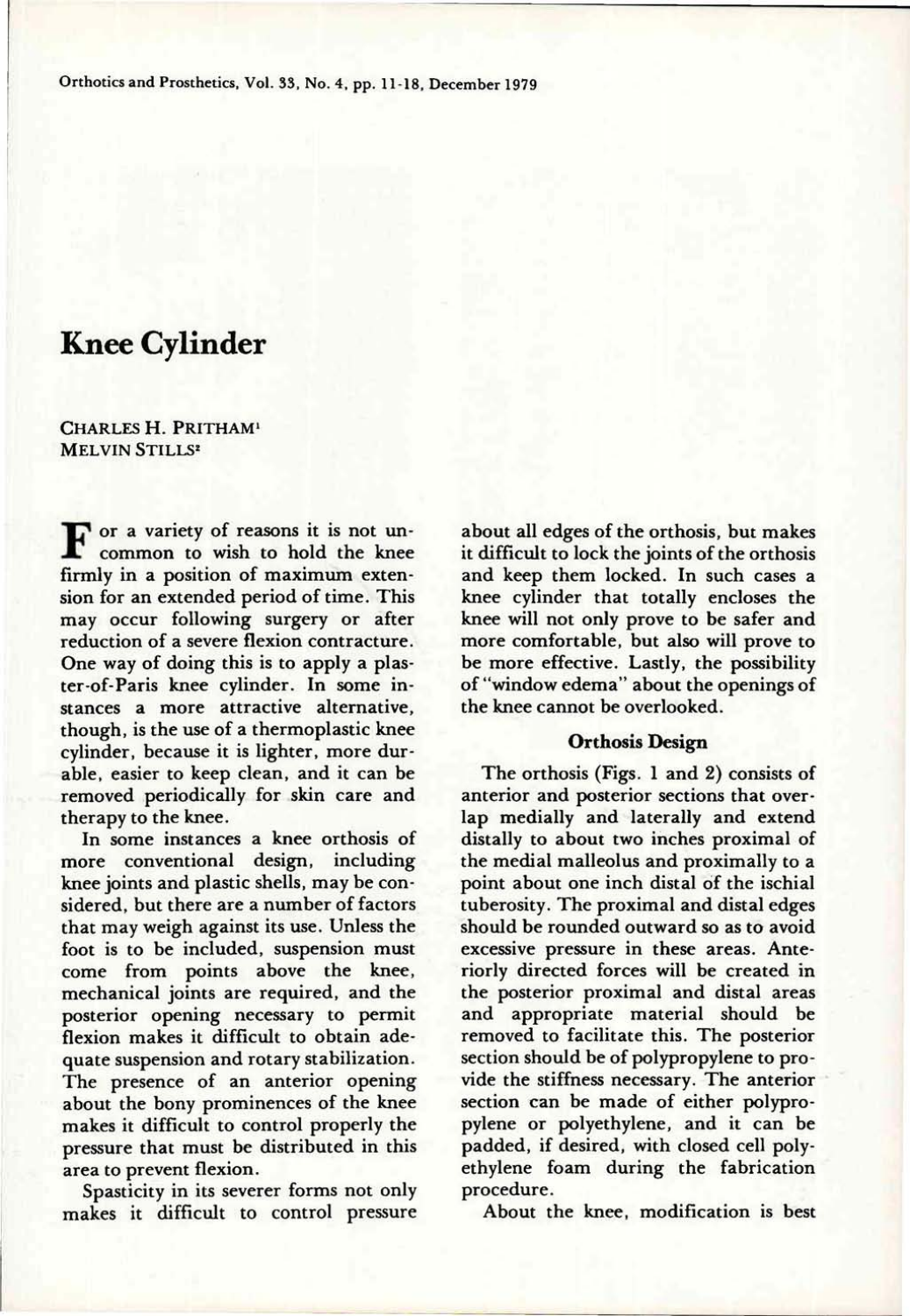#### CHARLES H. PRITHAM, MELVIN STILLS



Fig. 1. Antero-medial view of the knee cylinder. **Fig. 2. Lateral view of the knee cylinder**.



thought of as for a suprapatellar/supra-<br>condylar PTB prosthesis (Figs. 3 and 4). Ing. The posteriorly directed corrective Material will be removed medially and laterally proximal to the bony structures of the knee to provide suspension, and, of the knee to provide suspension, and, similarly, material should be removed<br>from over the medial tibial plateau to

"lock in" the orthosis and prevent pistonforce will be distributed over the quadriceps tendon, the patellar tendon, and to both sides of the tibial crest distal to the tibial condyles. Appropriate relief will be  $\frac{1}{2}$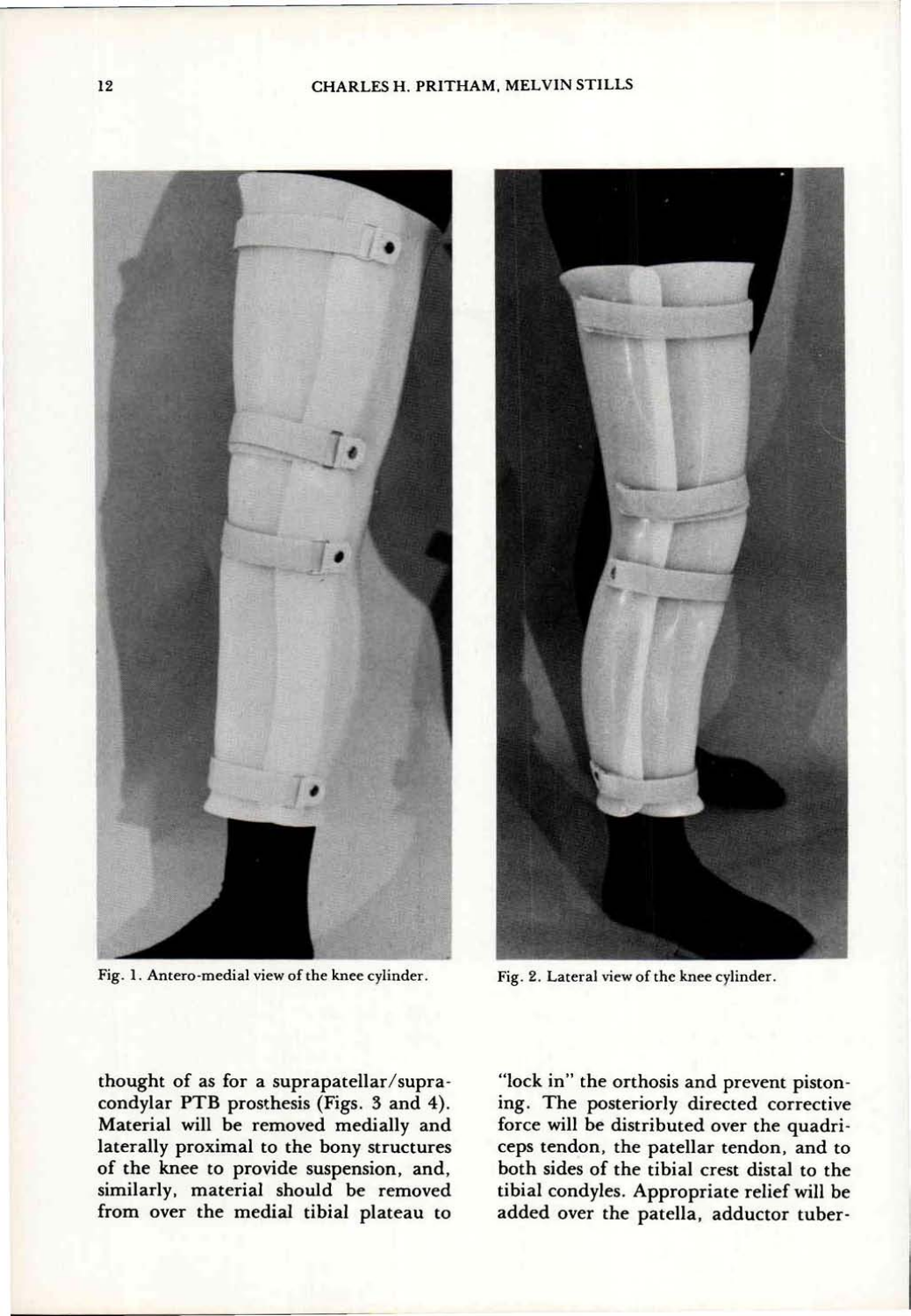



**Fig. 3. Medial view of modified model showing proximal and distal buildups for flares, as well as the modification of the knee.** 

cle, lateral femoral condyle (if necessary), tibial tubercle, tibial condyles (if necessary), tibial crest, and fibular head. In addition, relief can be made posteriorly about the knee.

Four Velcro straps (Figs. 1 and 2) are attached to the anterior sections, two about the knee, one proximally and one distally. In applying the orthosis the strap immediately proximal to the knee should be fastened so that the orthosis settles into place properly relative to the bony prominences of the knee, and so that correct suspension is obtained. The strap immediately distal to the knee should then be fastened followed by the other two straps. Once all four are fastened, each strap should be readjusted individually in the same order to obtain maximum correction and proper pressure distribution. Once this is done the orthosis should be grasped about the knee and moved proximally and distally, and rotated from side to side. If the orthosis fits properly and has been applied properly, there should be no discernible motion between the orthosis and the skin and the two should move as one over the underlying bones. It is intended that the orthosis will be worn over a length of stockinet or hose, as is the case for all such orthoses.

## **Casting**

The patient is positioned supine on the edge of the table or bed with the limb



**Fig. 4. Posterior view of modified model showing indentation proximal to the adductor tubercle.**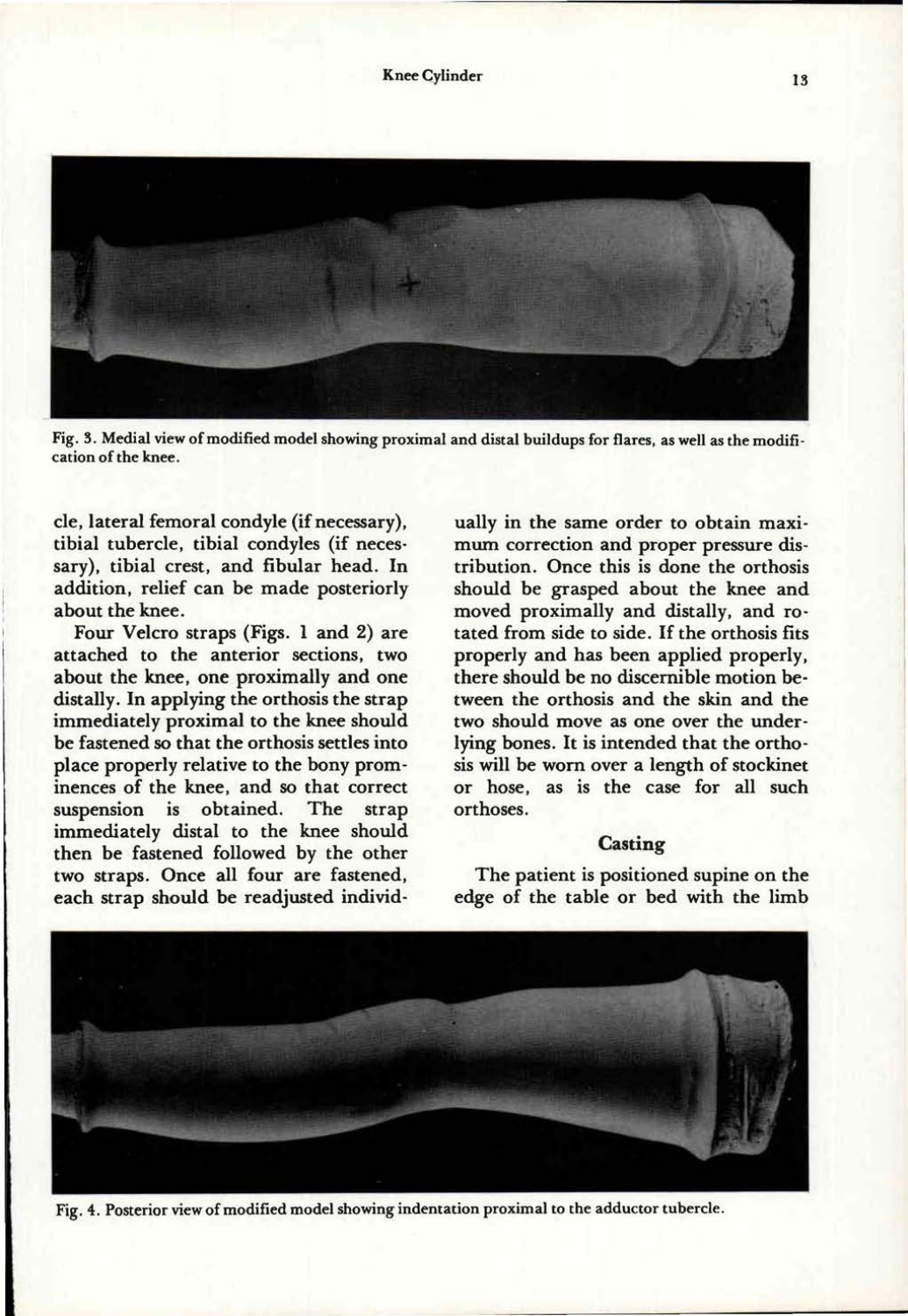

**Fig. 5. Antero-lateral view of the patient's knee showing the bony prominences outlined with indelible pencil.** 

supported by the assistant holding it about the ankle. The procedure should be explained to the patient to reassure him and elicit his cooperation and the orthotist and his assistant should practice the procedure and position with him. The assistant will provide firm sustained traction distally while the orthotist molds the contours about the knee for suspension and pressure distribution, and holds the knee in a position of maximum extension. Firm traction held over sustained periods will relax the muscles, thus facilitating correction. To prevent clonus, sudden and jerky movements of the knee should be avoided.

Cotton stockinet is applied to the leg from the ankle to the groin. A plastic tube or webbing is positioned underneath it for protection of the patient during subsequent removal of the cast. Some prefer to position this directly over the tibial crest on the theory that relief will

be added here later while others prefer to position the tube in other more fleshy areas where the contours are less critical. Indelible pencil is used to mark the bony prominences of the knee (Figs. 5 and 6) and the proximal and distal edges. Some modifications can be avoided if felt strips, skived on one edge, can be positioned under the stockinet at the proximal and distal edges to facilitate formation of the radii later. The limb is wrapped with elastic plaster-of-Paris bandage and reinforced with rigid bandage. While the bandage sets, the orthotist and assistant hold the knee in extension and mold the contours as rehearsed (Fig. 7). Careful attention to detail at this point will save considerable trouble in subsequent modification of the positive model. Once set, the cast is split, removed (Fig. 8), closed, and filled with plaster of Paris.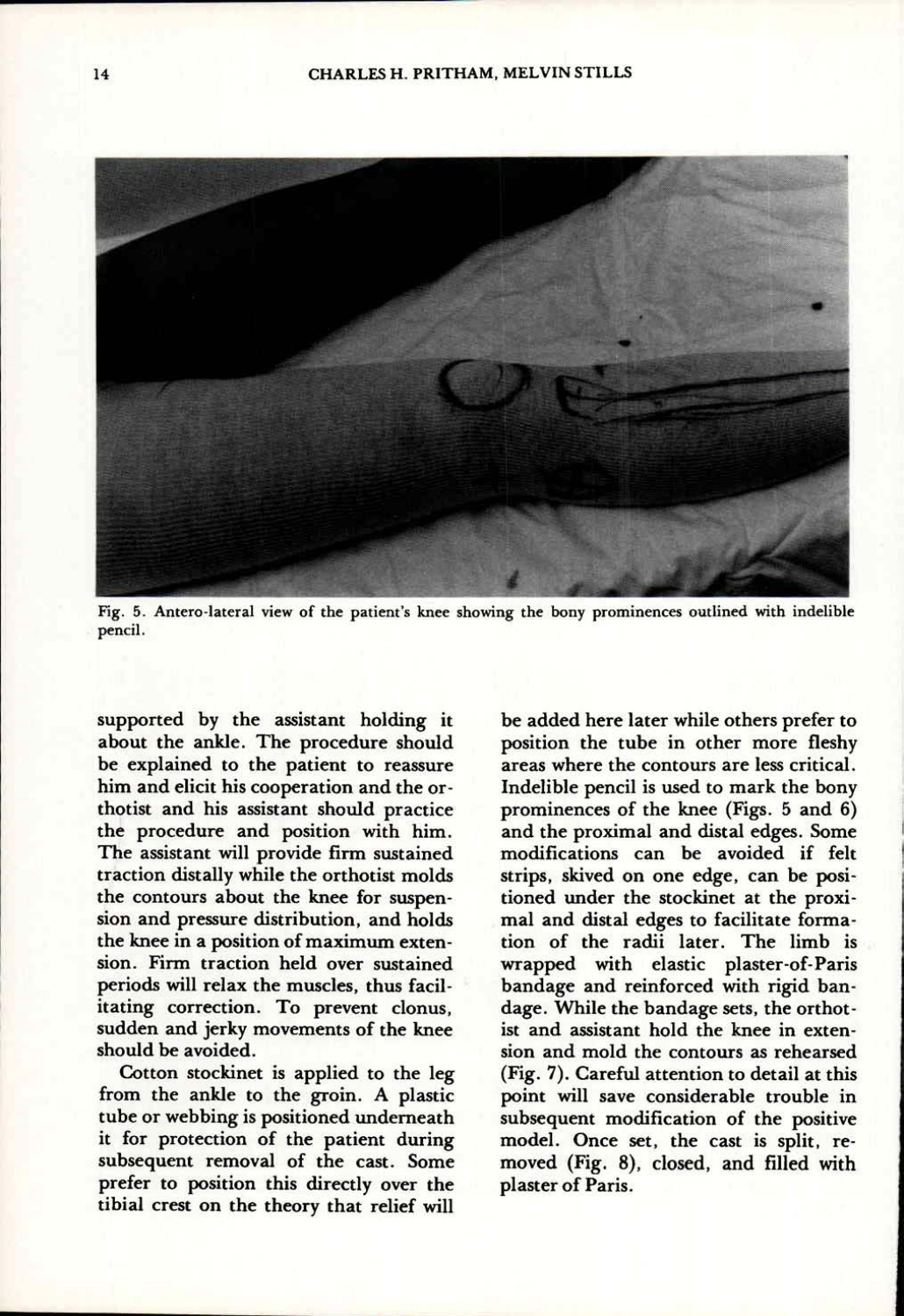

**Fig. 6. Antero-medial view of the patient's knee showing the bone.** 



**Fig. 7. Cast on the patient, after it has hardened, showing the plastic tube anteriorly and strong finger indentations laterally.**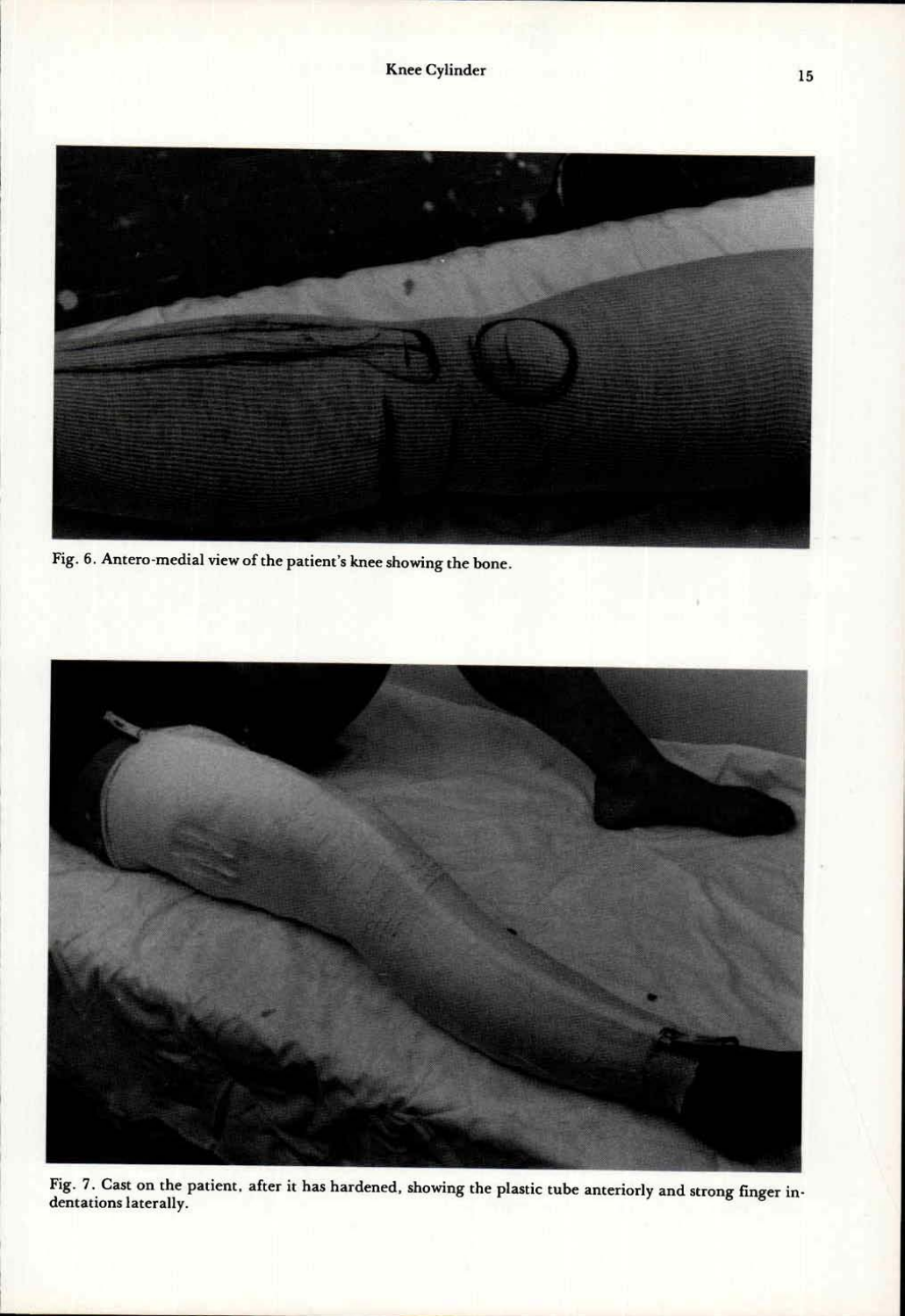

**Fig. 8. Medial view of the cast once it has been removed from the patient showing indentation proximal to the adductor tubercle.** 

### **Fabrication**

The positive model is smoothed up overall, modified as necessary for correction and suspension, and appropriate reliefs added (Fig. 9). Once the model is modified and smoothed it is dried and a nylon hose added for vacuum forming of



**Fig. 9. Positive model ready for forming of orthosis.** 

the posterior section (Fig. 10), which can be done either by hand draping or in conjunction with a frame and platen. This is most commonly made with polypropylene, but in the absence of spasticity and in the presence of edematous changes it can be made with polyethylene for addi-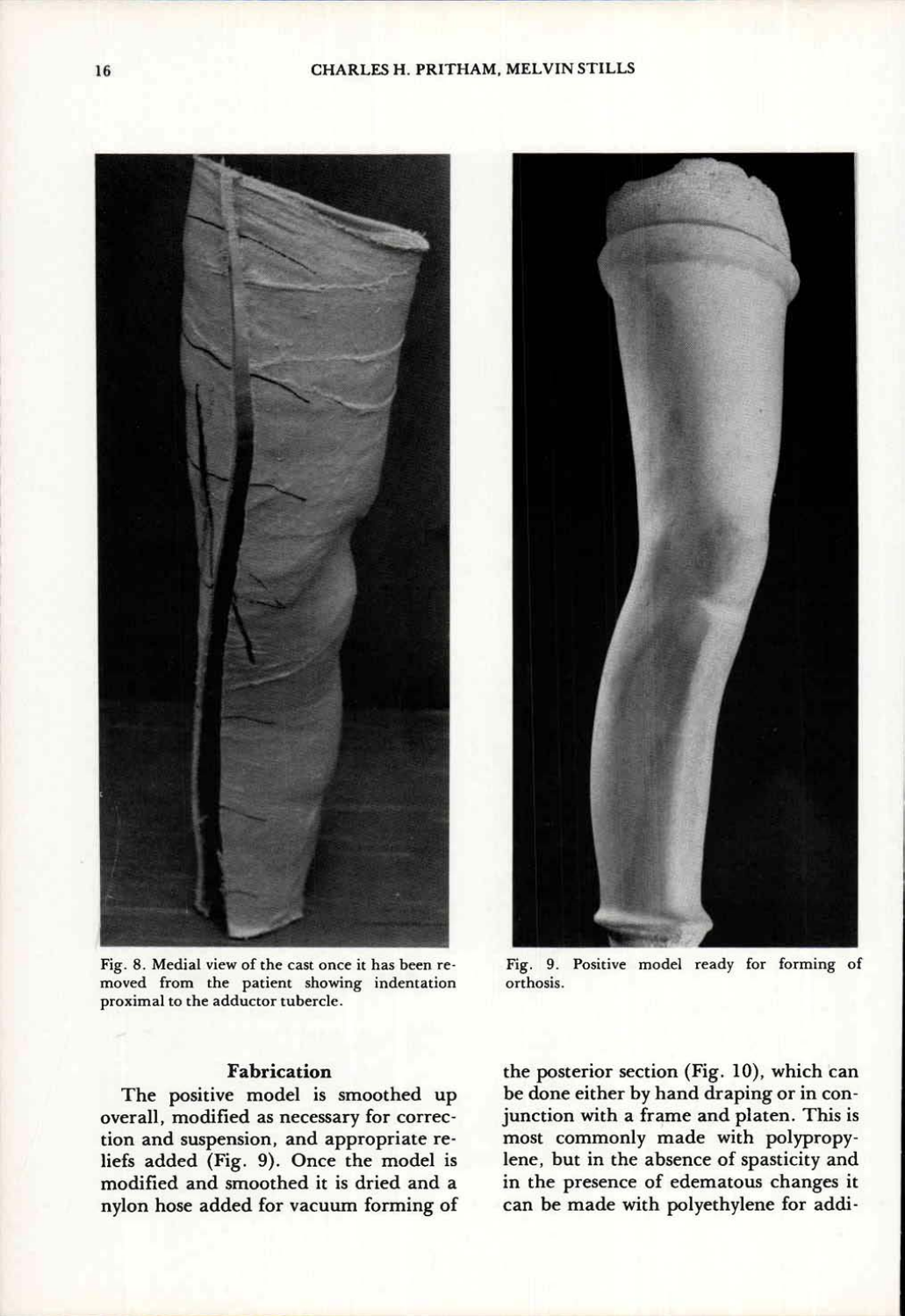

**Fig. 10. Posterior section of the orthosis once it has been vacuum formed, trimmed, smoothed, and reapplied to the model for vacuum-forming of the anterior section.** 

tional circumferential flexibility. Padding can be added to the posterior section as well as to the anterior section if desired, but it must be borne in mind that



**Fig. 11. Anterior section vacuum formed, trimmed, and reassembled on the model with the posterior section.** 

padding makes an orthosis even warmer than it is without it. Once the posterior section has cooled and been trimmed, the anterior section is fabricated in a similar